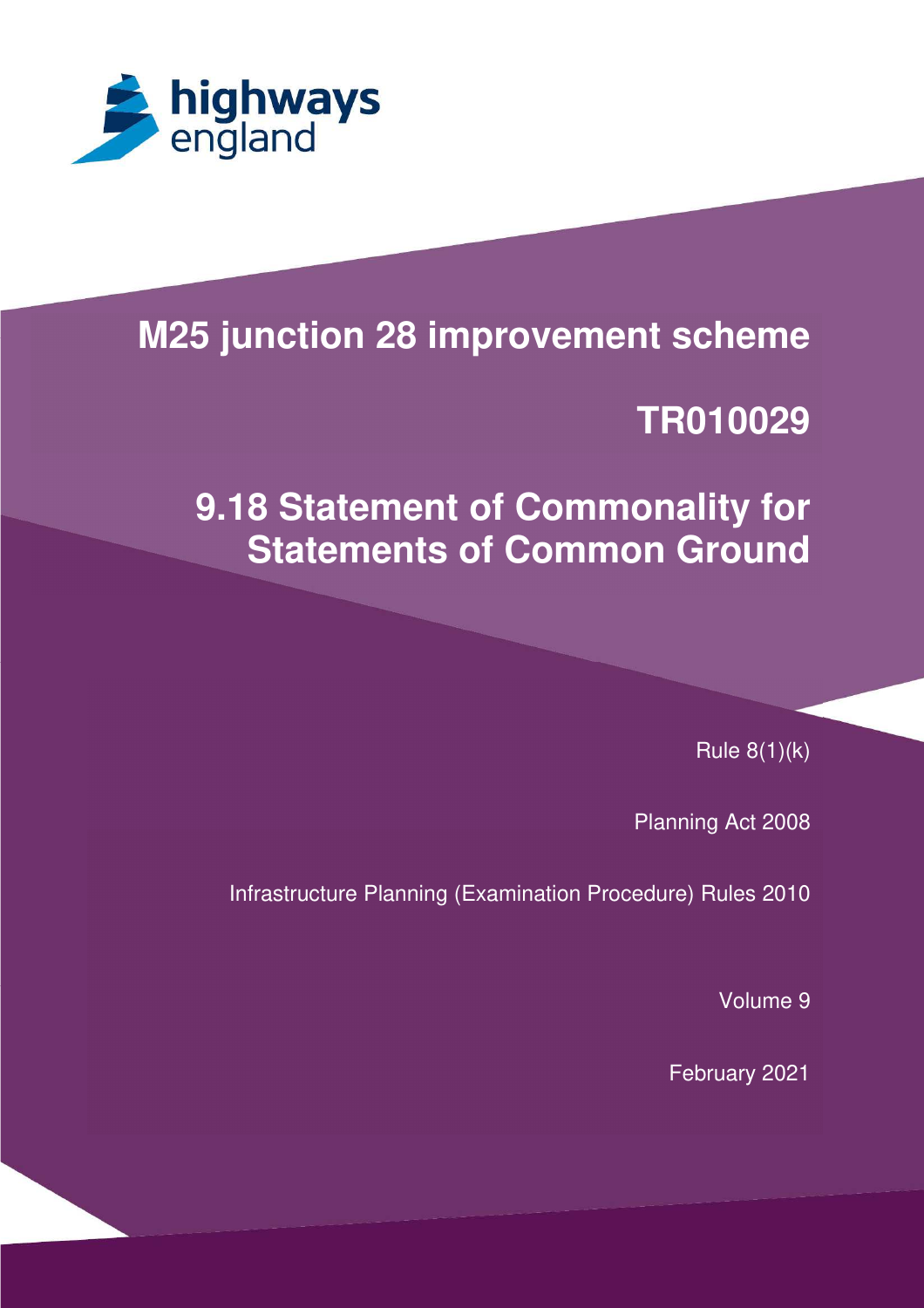

# **Infrastructure Planning**

# **Planning Act 2008**

# **The Infrastructure Planning (Examination Procedure) Rules 2010**

# **M25 junction 28 scheme Development Consent Order 202[x]**

### **9.18 STATEMENT OF COMMONALITY FOR STATEMENTS OF COMMON GROUND**

| <b>Rule Number:</b>                                     | Rule $8(1)(k)$                                                   |
|---------------------------------------------------------|------------------------------------------------------------------|
| <b>Planning Inspectorate Scheme</b><br><b>Reference</b> | TR010029                                                         |
| <b>Application Document Reference</b>                   | TR010029/EXAM/9.18                                               |
| <b>Author:</b>                                          | M25 junction 28 scheme, Project Team,<br><b>Highways England</b> |

| <b>Version</b> | <b>Date</b>     | <b>Status of Version</b> |
|----------------|-----------------|--------------------------|
|                | 4 February 2021 | Deadline 2               |
|                | 21 January 2021 | Deadline 1               |
|                |                 |                          |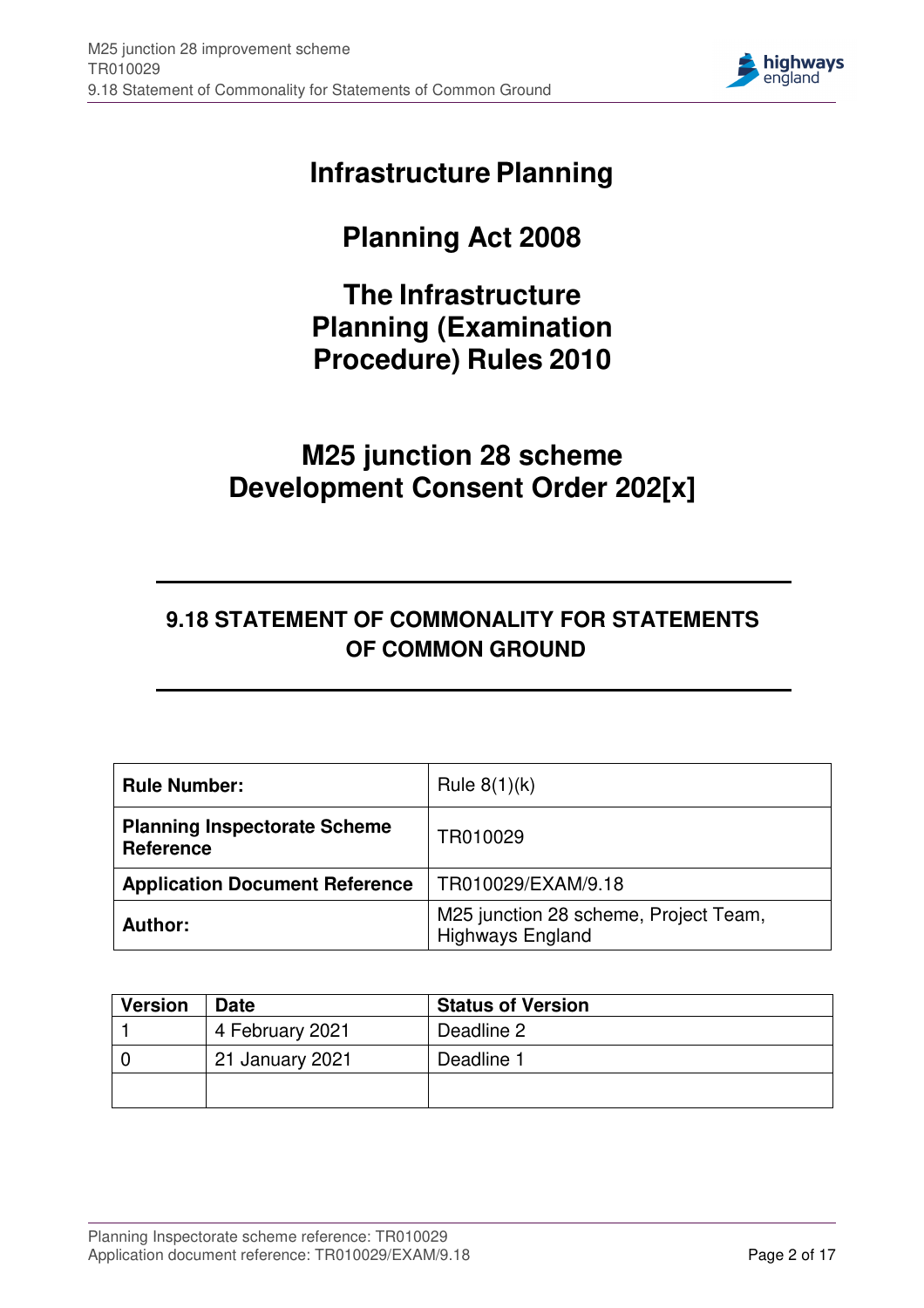

# **Table of contents**

# **Chapter Chapter Chapter 2004**

| 1.   | <b>Introduction</b>                                                      | 4              |
|------|--------------------------------------------------------------------------|----------------|
| 1.1  | Purpose of this document                                                 | $\overline{4}$ |
| 2.   | <b>Structure of Statements of Common Ground</b>                          | 5              |
| 3.   | <b>List of Statements of Common Ground</b>                               | 6              |
| 4.   | Statements of Common Ground requested by ExA which will not be submitted | $\overline{7}$ |
| 4.2  | <b>Greater London Authority</b>                                          | $\overline{7}$ |
| 4.3  | Historic England                                                         | $\overline{7}$ |
| 4.4  | The Forestry Commission                                                  | $\overline{7}$ |
| 4.5  | Internal Drainage Boards and Lead Local Flood Authorities                | $\overline{7}$ |
| 5.   | <b>Summary of current position</b>                                       | 8              |
| 6.   | <b>Commonality</b>                                                       | 10             |
| 7.   | Position as at Deadline 1 (21 January 2021)                              | 13             |
| 7.2  | London Borough of Havering                                               | 13             |
| 7.3  | <b>Brentwood Borough Council</b>                                         | 13             |
| 7.4  | <b>Essex County Council</b>                                              | 14             |
| 7.5  | <b>Transport for London</b>                                              | 14             |
| 7.6  | <b>National Grid</b>                                                     | 14             |
| 7.7  | <b>Cadent Gas</b>                                                        | 15             |
| 7.8  | <b>Eastern Power Networks</b>                                            | 15             |
| 7.9  | Natural England                                                          | 15             |
| 7.10 | <b>Environment Agency</b>                                                | 15             |
| 7.11 | Network Rail                                                             | 16             |
| 7.12 | <b>DEFRA</b>                                                             | 16             |

#### **Tables**

| Table 3.1 – List of SoCGs at Deadline 1                             |  |
|---------------------------------------------------------------------|--|
| Table 5.1 – SoCG high level position at Deadline 1, 21 January 2021 |  |
| Table 6.1 – Table of commonality at Deadline 1                      |  |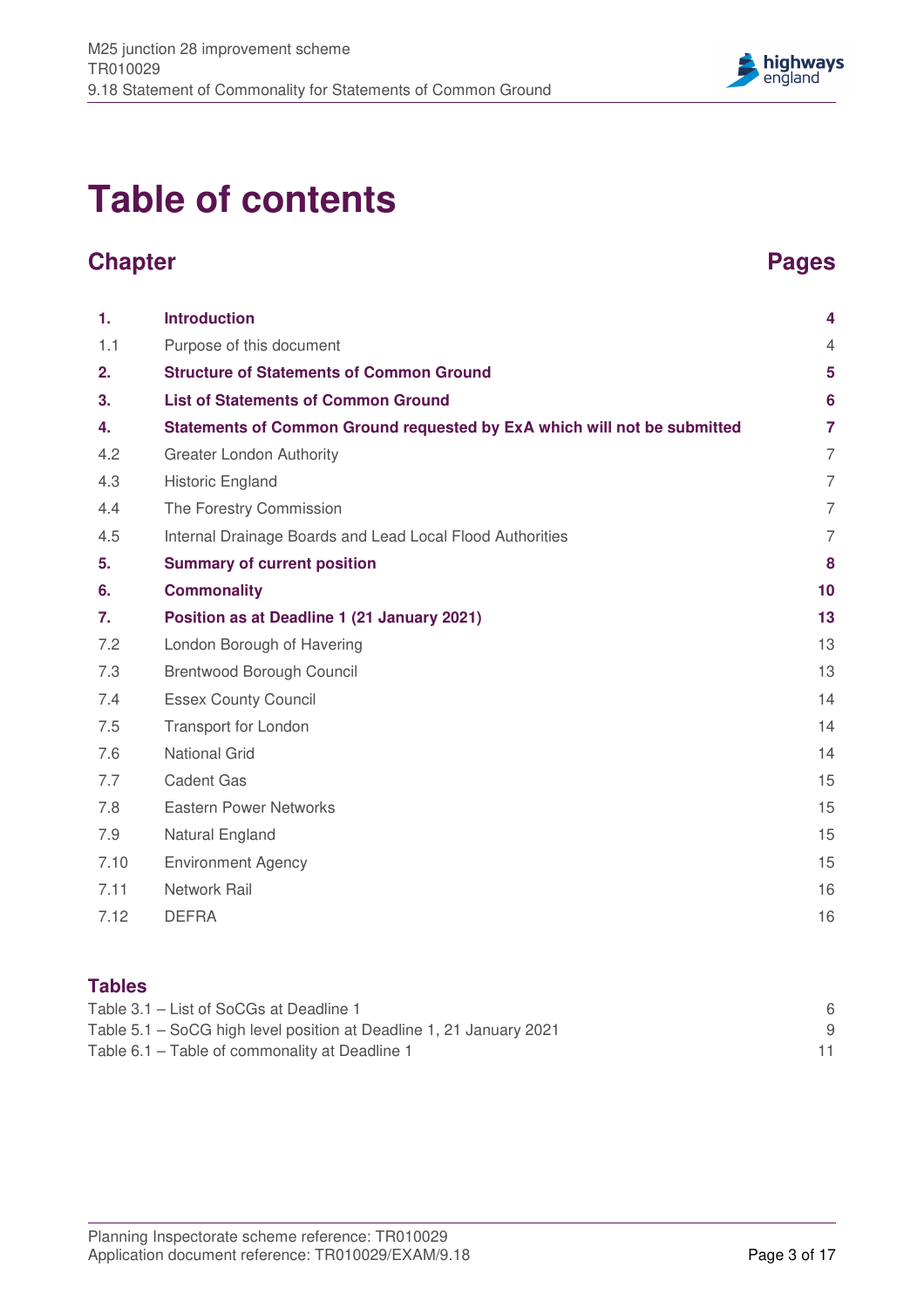

# **1. Introduction**

### **1.1 Purpose of this document**

- 1.1.1 This Statement of Commonality for Statements of Common Ground (this "Statement") relates to an application made by Highways England (the "Applicant") to the Planning Inspectorate ("PINS") under Section 37 of the Planning Act 2008 (the "2008 Act") for a Development Consent Order (a "DCO"). If made the DCO would grant consent for the Applicant to undertake the M25 junction 28 scheme (the "Scheme"). A detailed description of the Scheme can be found in Chapter 2 of the Introduction to the Application (APP-001).
- 1.1.2 This Statement has been prepared to provide the Examining Authority (ExA) with a summary of the position as at Deadline 1 (21 January 2021) and updated for Deadline 2 (4 February 2021), as regards the current position on Statements of Common Ground (SoCG) between the Applicant and prescribed consultees, statutory undertakers and interested parties ("other parties") in relation to the Scheme.
- 1.1.3 During the Examination, it is the Applicant's intention to update this Statement as a record of progress that is being made on the various SoCGs as requested by the ExA.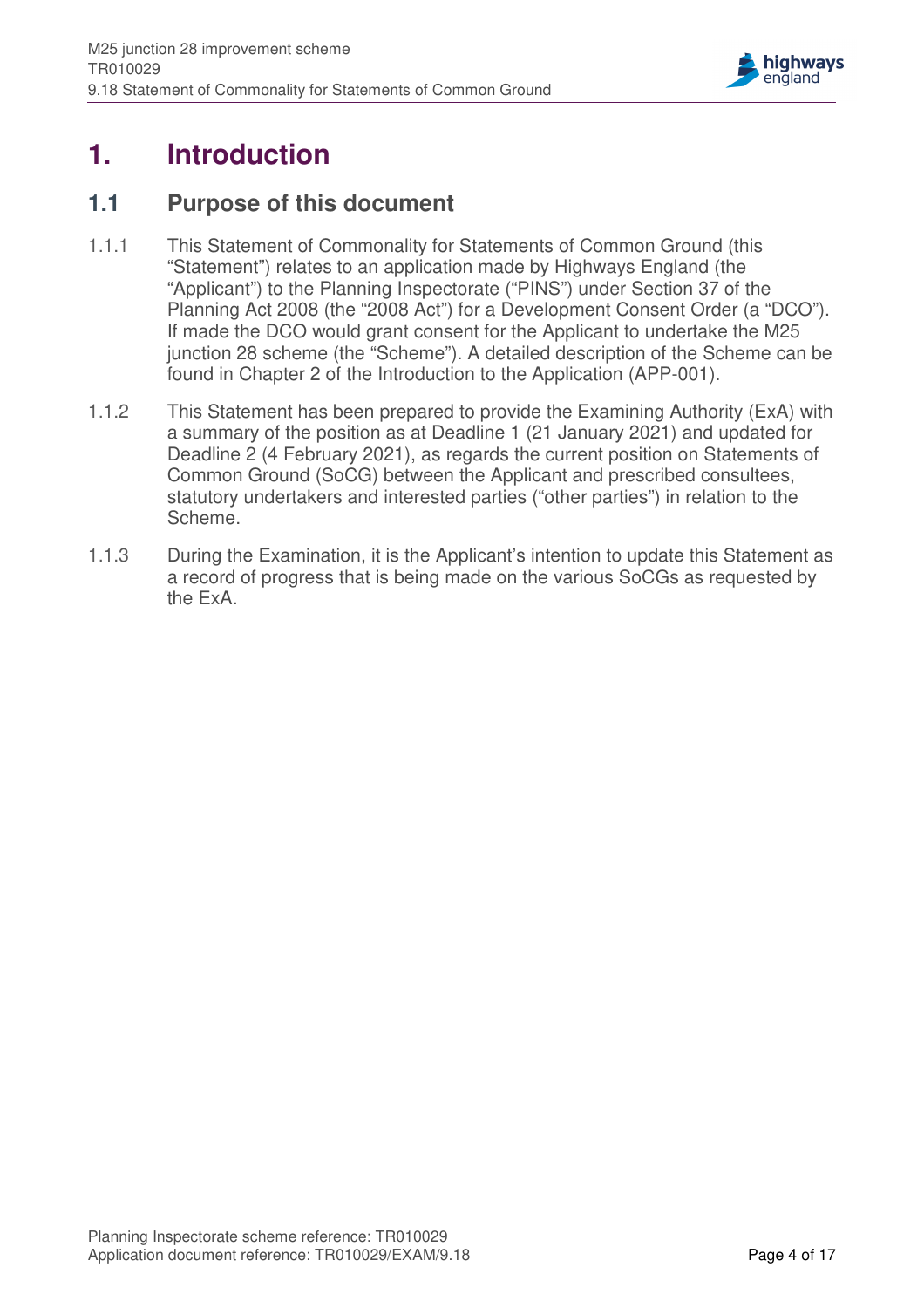

# **2. Structure of Statements of Common Ground**

- 2.1.1 To ensure consistency in the approach taken to documenting matters agreed, matters subject to further negotiation or matters not agreed, each of the SoCG adopts a standard format in order to provide clarity to other parties and to the ExA.
- 2.1.2 Each SoCG has the following structure:
	- Section 1: Provides an introduction to the SoCG and a description of its purpose.
	- Section 2: States the engagement that has occurred between the Applicant and the other party.
	- Section 3: Sets out any issues that have arisen, reporting on the status of each issue, i.e. whether it is agreed, still under discussion or not agreed, and any remaining actions.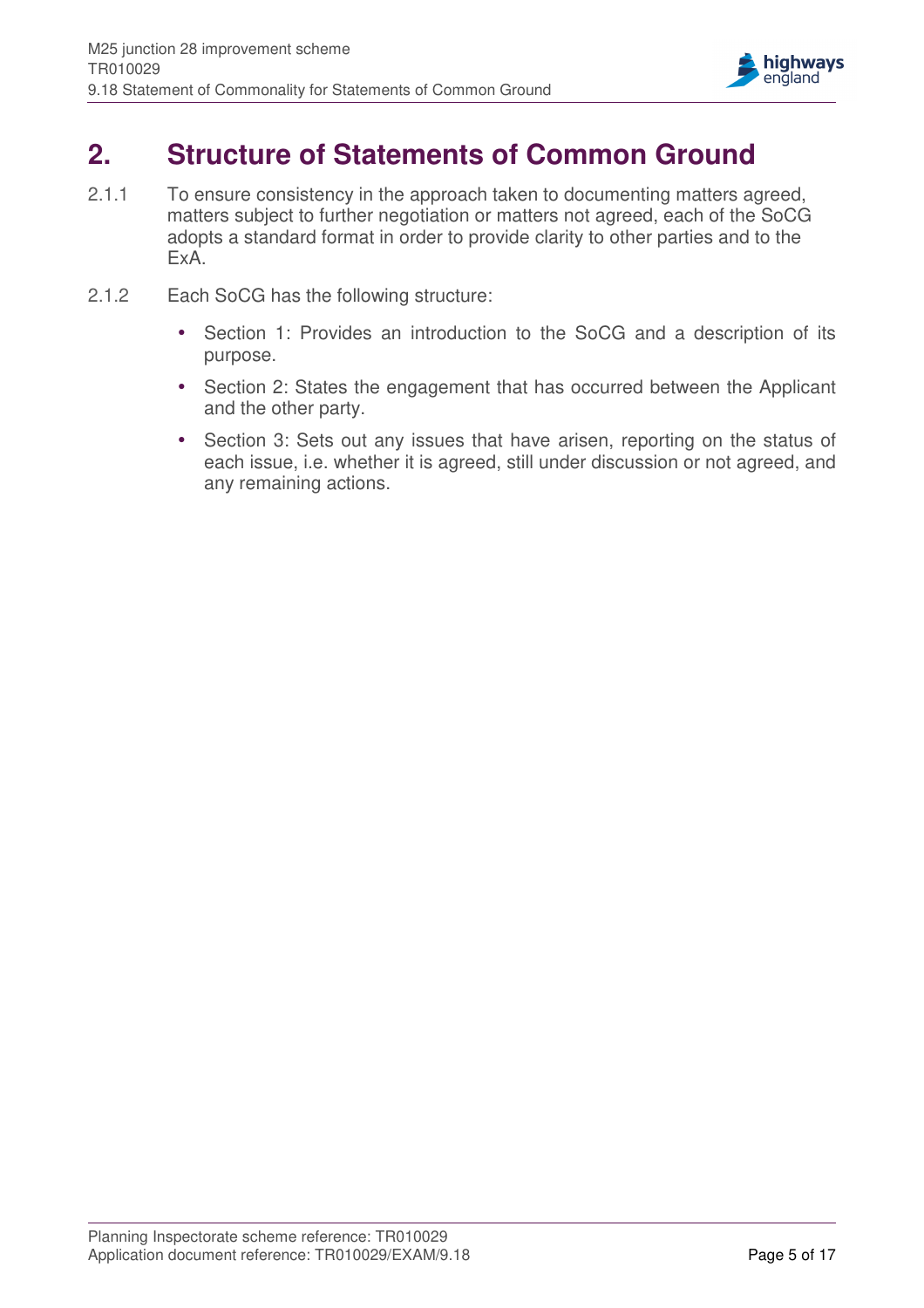

#### **3. List of Statements of Common Ground**

- 3.1.1 SoCGs with specified parties were requested by the ExA in the Rule 6 letter dated 12 November 2020. On 4 December 2020, the Applicant explained to the ExA that in the case of some organisations, it did not consider that providing a SoCG would be of assistance to the ExA (PDA-001) and further details are provided in Section 4 below.
- 3.1.2 The Applicant has progressed SoCGs with the parties listed in Table 3.1 below. Further detail about the current position of each SoCG can be found in Chapter 5, Table 5.1 of this Statement.
- 3.1.3 A SoCG with the Environment Agency was submitted with the application and is document reference (APP-099).

#### **Table 3.1 – List of SoCGs at Deadline 1**

| <b>Stakeholder</b>               |
|----------------------------------|
| <b>Local authorities</b>         |
| London Borough of Havering       |
| <b>Brentwood Borough Council</b> |
| <b>Essex County Council</b>      |
| <b>Transport for London</b>      |
| <b>Prescribed consultees</b>     |
| <b>National Grid</b>             |
| <b>Cadent Gas</b>                |
| <b>Eastern Power Networks</b>    |
| <b>Natural England</b>           |
| <b>Environment Agency</b>        |
| <b>Network Rail</b>              |
| <b>DEFRA</b>                     |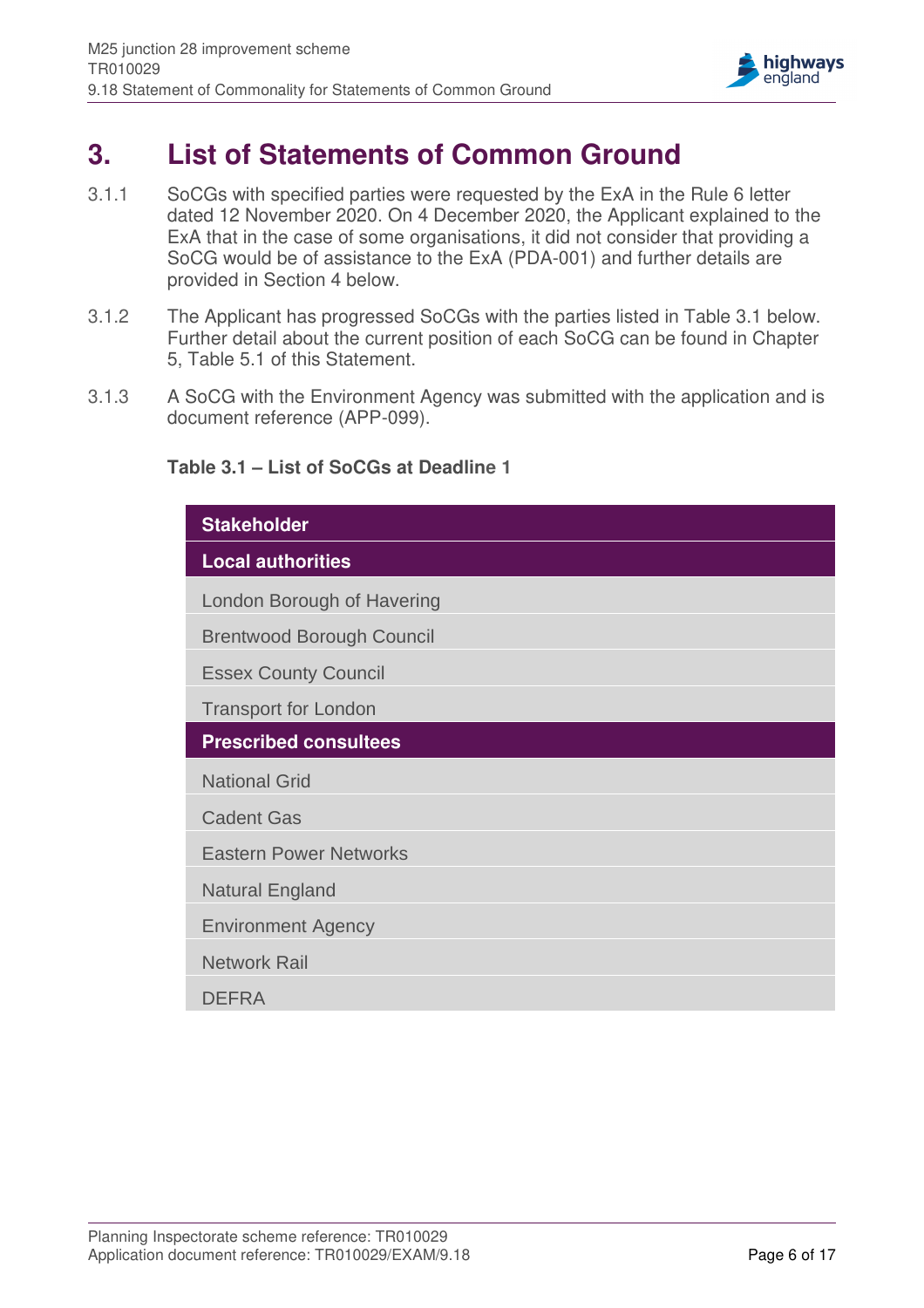

# **4. Statements of Common Ground requested by ExA which will not be submitted**

4.1.1 For those parties where a SoCG was requested by the ExA in the Rule 6 letter (PD-006) and it is proposed that one will not be provided, an explanation is set out below.

### **4.2 Greater London Authority**

4.2.1 The Greater London Authority confirmed by email on 8 December 2020 that they are content not to enter into a SoCG.

### **4.3 Historic England**

- 4.3.1 In a letter dated 3 December 2020, Historic England (East) noted that most of the application falls outside of their region and remit and that heritage matters should be addressed to their colleagues in Historic England (London & South East).
- 4.3.2 Historic England (London & South East) has explained that it forms part of the Greater London Archaeological Advisory Service (GLAAS), who will be advising the London Borough of Havering (LBH) on heritage matters. In view of this the Applicant will address any heritage comments in the SoCG with the LBH.
- 4.3.3 In line with the ExA's expectation in Annex B of the Rule 8 letter (PD-007) the SoCG with Brentwood Borough Council and the London Borough of Havering covers the 'Historic Environment'.

### **4.4 The Forestry Commission**

4.4.1 In an email dated 27 November 2020, the Forestry Commission confirmed it has no outstanding issues in relation to the Scheme, and therefore takes the view that a SoCG is not necessary.

### **4.5 Internal Drainage Boards and Lead Local Flood Authorities**

4.5.1 There are no Internal Drainage Boards relevant to the Scheme. The Lead Local Flood Authorities (LLFAs) in relation to the Scheme are Essex County Council (ECC) and LBH. Therefore, the Applicant proposes that ECC and LBH's responsibilities as LLFAs are best dealt with in the SoCGs with the County Council and LBH.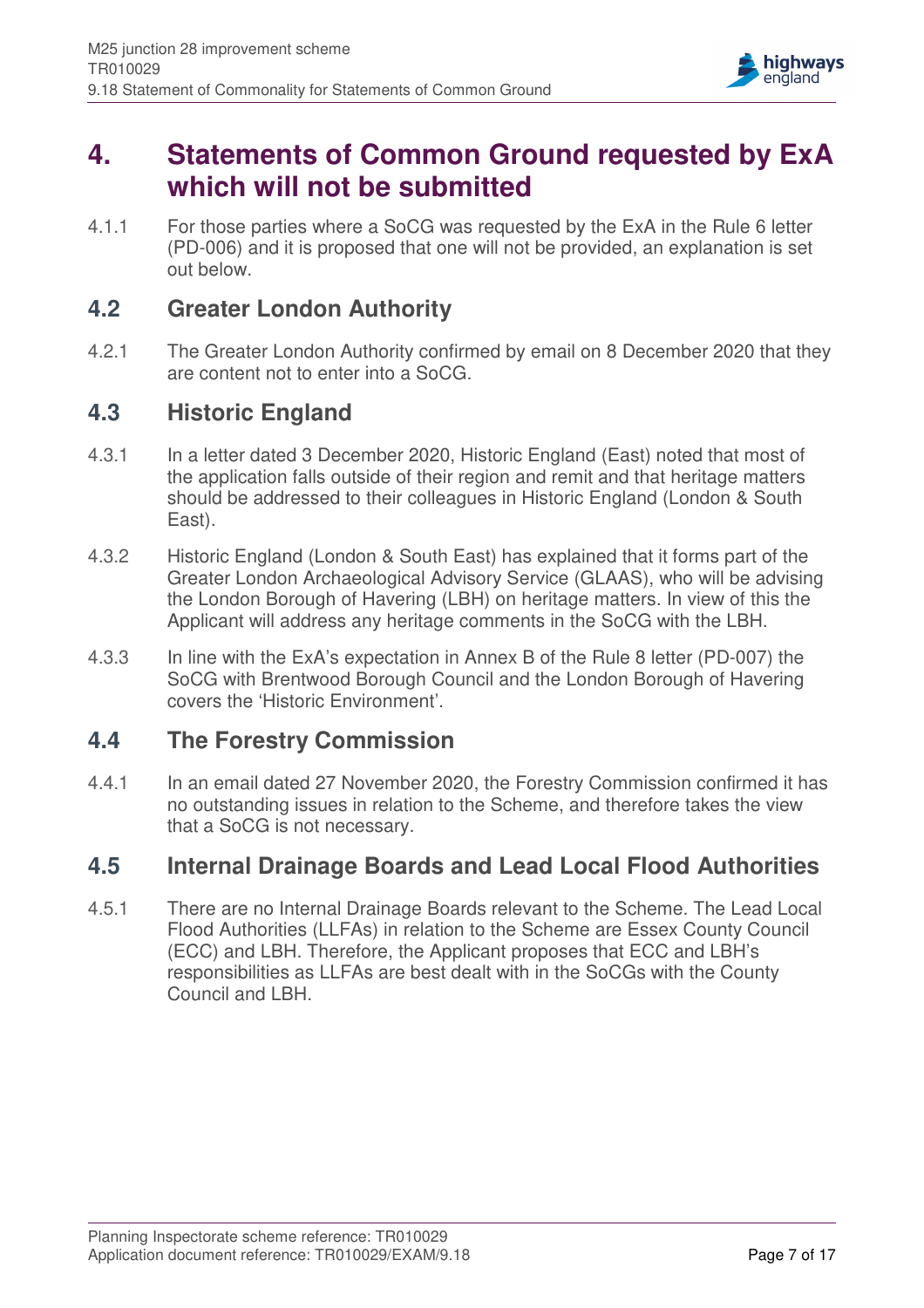

# **5. Summary of current position**

- 5.1.1 This section provides the current position of each SoCG. Where applicable, the latest version of the SoCG (as at Deadline 2 on 4 February 2021) has been submitted alongside this Statement. An updated SoCG with Essex County Council has been submitted alongside this statement.
- 5.1.2 Table 5.1 provides a high-level position and where necessary includes further detail to assist the ExA. The high-level positions used in the table are:
	- **Final Signed SoCG all matters agreed** The final SoCG has been signed by both parties and all matters are agreed.
	- Final Signed SoCG with matters outstanding The final SoCG has been signed by both parties, and there remain matters outstanding that the Applicant and the other party agree will not be resolved during the Examination.
	- **SoCG in draft** The SoCG has been drafted by the Applicant, it has been shared with the other party and comments have been provided. Discussion is ongoing to reach a 'Final Signed SoCG all matters agreed' or 'Final Signed SoCG with matters outstanding'.
- 5.1.3 Where SoCGs have been submitted with matters 'under discussion', all parties will continue to review these matters in order that a final version can be provided at the earliest opportunity.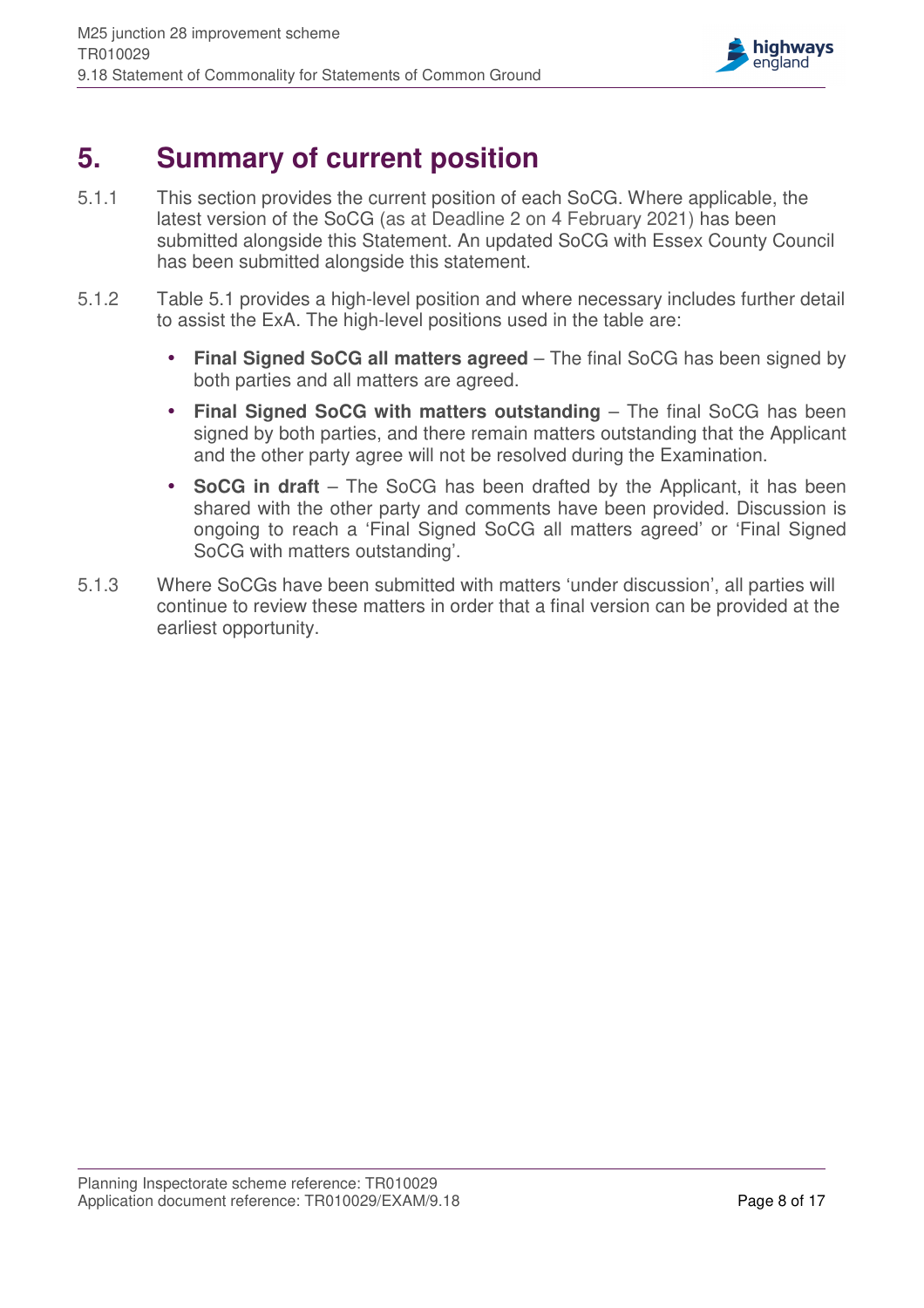

#### **Table 5.1 – SoCG high level position at Deadline 2, 4 February 2021**

| Document<br>Reference | <b>Party</b>                            | <b>Position at</b><br><b>Deadline 1</b><br><b>21 January 2021</b> | <b>Position at</b><br><b>Deadline 2</b><br>4 February<br>2021 |
|-----------------------|-----------------------------------------|-------------------------------------------------------------------|---------------------------------------------------------------|
| TR010029/EXAM/9.8     | London Borough of<br>Havering           | SoCG in draft                                                     | SoCG in draft                                                 |
| TR010029/EXAM/9.9     | <b>Brentwood Borough</b><br>Council     | <b>Final Signed SoCG</b><br>all matters agreed                    | <b>Final Signed</b><br>SoCG all<br>matters agreed             |
| TR010029/EXAM/9.10    | <b>Essex County</b><br>Council          | SoCG in draft                                                     | SoCG in draft                                                 |
| TR010029/EXAM/9.11    | Transport for<br>London                 | SoCG in draft                                                     | SoCG in draft                                                 |
| TR010029/EXAM/9.12    | <b>National Grid</b>                    | SoCG in draft                                                     | SoCG in draft                                                 |
| TR010029/EXAM/9.13    | <b>Cadent Gas</b>                       | SoCG in draft                                                     | SoCG in draft                                                 |
| TR010029/EXAM/9.14    | <b>Eastern Power</b><br><b>Networks</b> | SoCG in draft                                                     | SoCG in draft                                                 |
| TR010029/EXAM/9.15    | Natural England                         | SoCG in draft                                                     | SoCG in draft                                                 |
| TR010029/APP/8.1      | Environment<br>Agency                   | SoCG in draft                                                     | SoCG in draft                                                 |
| TR010029/EXAM/9.16    | <b>Network Rail</b>                     | SoCG in draft                                                     | SoCG in draft                                                 |
| TR010029/EXAM/9.17    | <b>DEFRA</b>                            | SoCG in draft                                                     | SoCG in draft                                                 |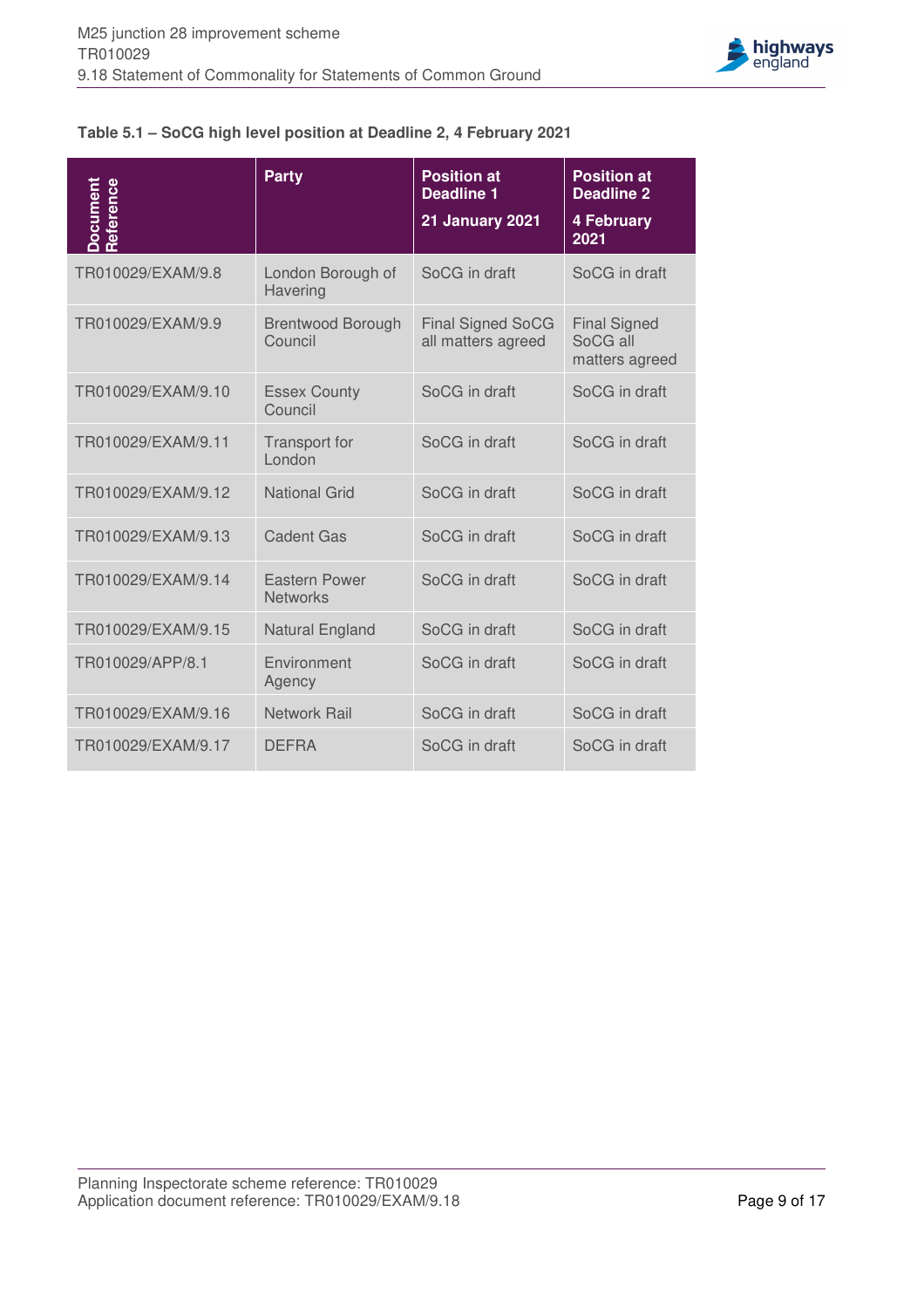

# **6. Commonality**

- 6.1.1 This section of the Statement provides a summary of principal issues covered in the SoCGs and demonstrates where there is commonality in the topics or matters.
- 6.1.2 Table 6.1 is presented in such a way to show topics covered within the various SoCGs and how these are relevant to each other party and a position for each topic as follows:

| Matter agreed                        |
|--------------------------------------|
| Matter subject to further discussion |
| Matter not agreed                    |

- 6.1.3 Where a matter is not relevant to the other party, it is not included within the SoCG, and therefore not covered in **Table 6.1** and shown as a blank.
- 6.1.4 Similar to the tables above, as the SoCGs are progressed, the Applicant will update **Table 6.1**.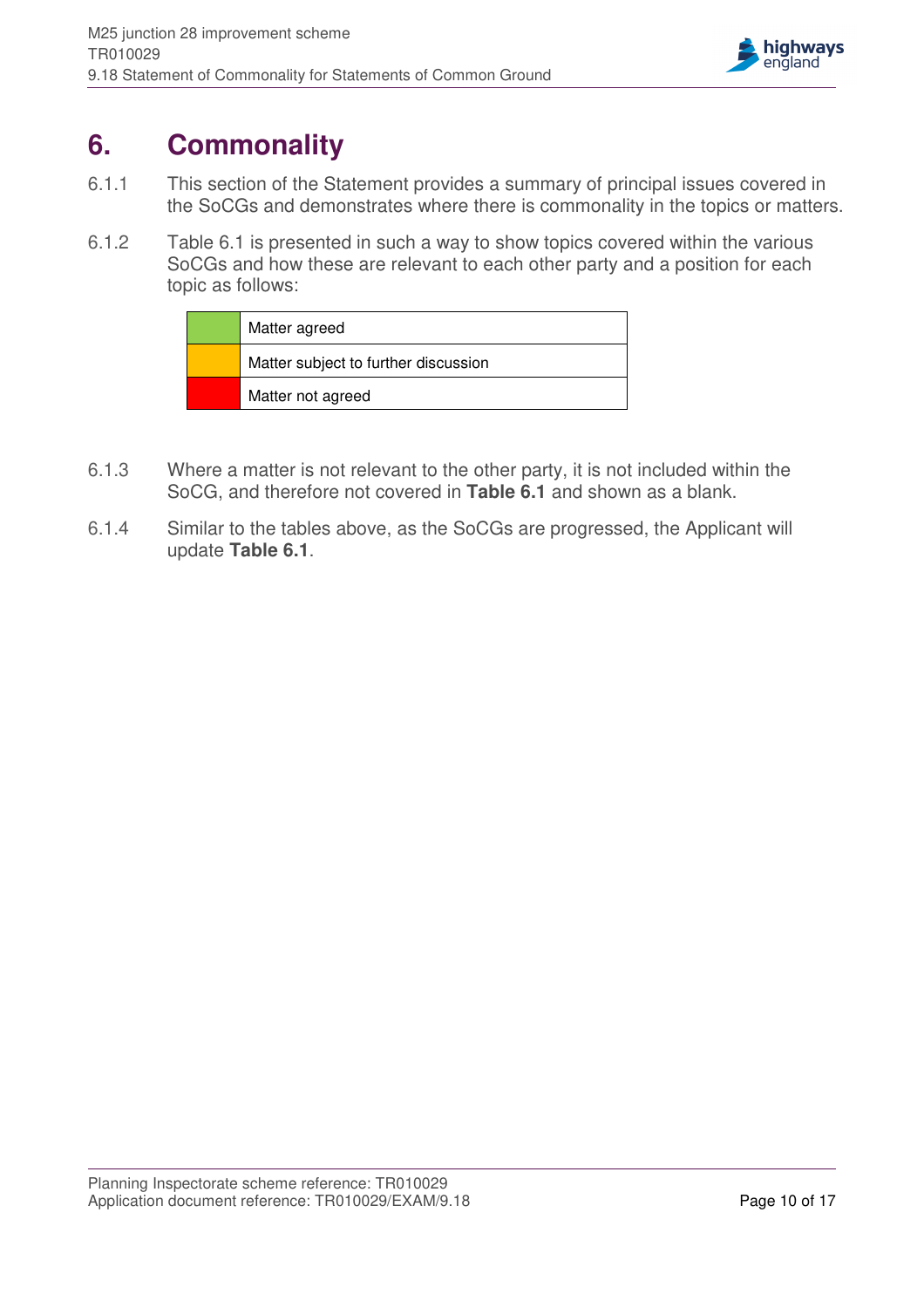

**Table 6.1 – Table of commonality at Deadline 2**

| <b>SoCG Ref</b>               | Party                                       | examination of alternatives<br>The need<br>proposed o<br>Draft DCO<br>d & principle of the<br>d development & | Development in the Green Belt | People & communities | Flooding & water | from construction & operational<br>The effects on the highway network<br>issues | Scope of works & design | Landownership & rights | Landscape & visual impacts | Historic environment | Environmental impacts | arboriculture)<br>Biodiversity (including | Traffic & access | Air quality | Noise and vibration | Crown land consent | Planning policy | conservation<br>Ecology, habitats & nature | Cumulative effects | Materials and waste | Protective provisions | apparatus & infrastructure<br>The effects on existing services | The<br>127<br>provisions set out in section<br>of the Planning Act 2008 | Outline CEMP/REAC | Proposed scheme changes | Draft licenses |
|-------------------------------|---------------------------------------------|---------------------------------------------------------------------------------------------------------------|-------------------------------|----------------------|------------------|---------------------------------------------------------------------------------|-------------------------|------------------------|----------------------------|----------------------|-----------------------|-------------------------------------------|------------------|-------------|---------------------|--------------------|-----------------|--------------------------------------------|--------------------|---------------------|-----------------------|----------------------------------------------------------------|-------------------------------------------------------------------------|-------------------|-------------------------|----------------|
| TR010029/<br><b>EXAM/9.8</b>  | <b>London Borough of</b><br><b>Havering</b> |                                                                                                               |                               |                      |                  |                                                                                 |                         |                        |                            |                      |                       |                                           |                  |             |                     |                    |                 |                                            |                    |                     |                       |                                                                |                                                                         |                   |                         |                |
| TR010029/<br><b>EXAM/9.9</b>  | <b>Brentwood Borough</b><br><b>Council</b>  |                                                                                                               |                               |                      |                  |                                                                                 |                         |                        |                            |                      |                       |                                           |                  |             |                     |                    |                 |                                            |                    |                     |                       |                                                                |                                                                         |                   |                         |                |
| TR010029/<br><b>EXAM/9.10</b> | <b>Essex County</b><br><b>Council</b>       |                                                                                                               |                               |                      |                  |                                                                                 |                         |                        |                            |                      |                       |                                           |                  |             |                     |                    |                 |                                            |                    |                     |                       |                                                                |                                                                         |                   |                         |                |
| TR010029/<br><b>EXAM/9.11</b> | <b>Transport for London</b>                 |                                                                                                               |                               |                      |                  |                                                                                 |                         |                        |                            |                      |                       |                                           |                  |             |                     |                    |                 |                                            |                    |                     |                       |                                                                |                                                                         |                   |                         |                |
| TR010029/<br><b>EXAM/9.12</b> | <b>National Grid</b>                        |                                                                                                               |                               |                      |                  |                                                                                 |                         |                        |                            |                      |                       |                                           |                  |             |                     |                    |                 |                                            |                    |                     |                       |                                                                |                                                                         |                   |                         |                |
| TR010029/<br><b>EXAM/9.13</b> | <b>Cadent Gas</b>                           |                                                                                                               |                               |                      |                  |                                                                                 |                         |                        |                            |                      |                       |                                           |                  |             |                     |                    |                 |                                            |                    |                     |                       |                                                                |                                                                         |                   |                         |                |
| TR010029/<br><b>EXAM/9.14</b> | <b>Eastern Power</b><br><b>Networks</b>     |                                                                                                               |                               |                      |                  |                                                                                 |                         |                        |                            |                      |                       |                                           |                  |             |                     |                    |                 |                                            |                    |                     |                       |                                                                |                                                                         |                   |                         |                |
| TR010029/<br><b>EXAM/9.15</b> | <b>Natural England</b>                      |                                                                                                               |                               |                      |                  |                                                                                 |                         |                        |                            |                      |                       |                                           |                  |             |                     |                    |                 |                                            |                    |                     |                       |                                                                |                                                                         |                   |                         |                |
| TR010029/                     | <b>Environment Agency</b>                   |                                                                                                               |                               |                      |                  |                                                                                 |                         |                        |                            |                      |                       |                                           |                  |             |                     |                    |                 |                                            |                    |                     |                       |                                                                |                                                                         |                   |                         |                |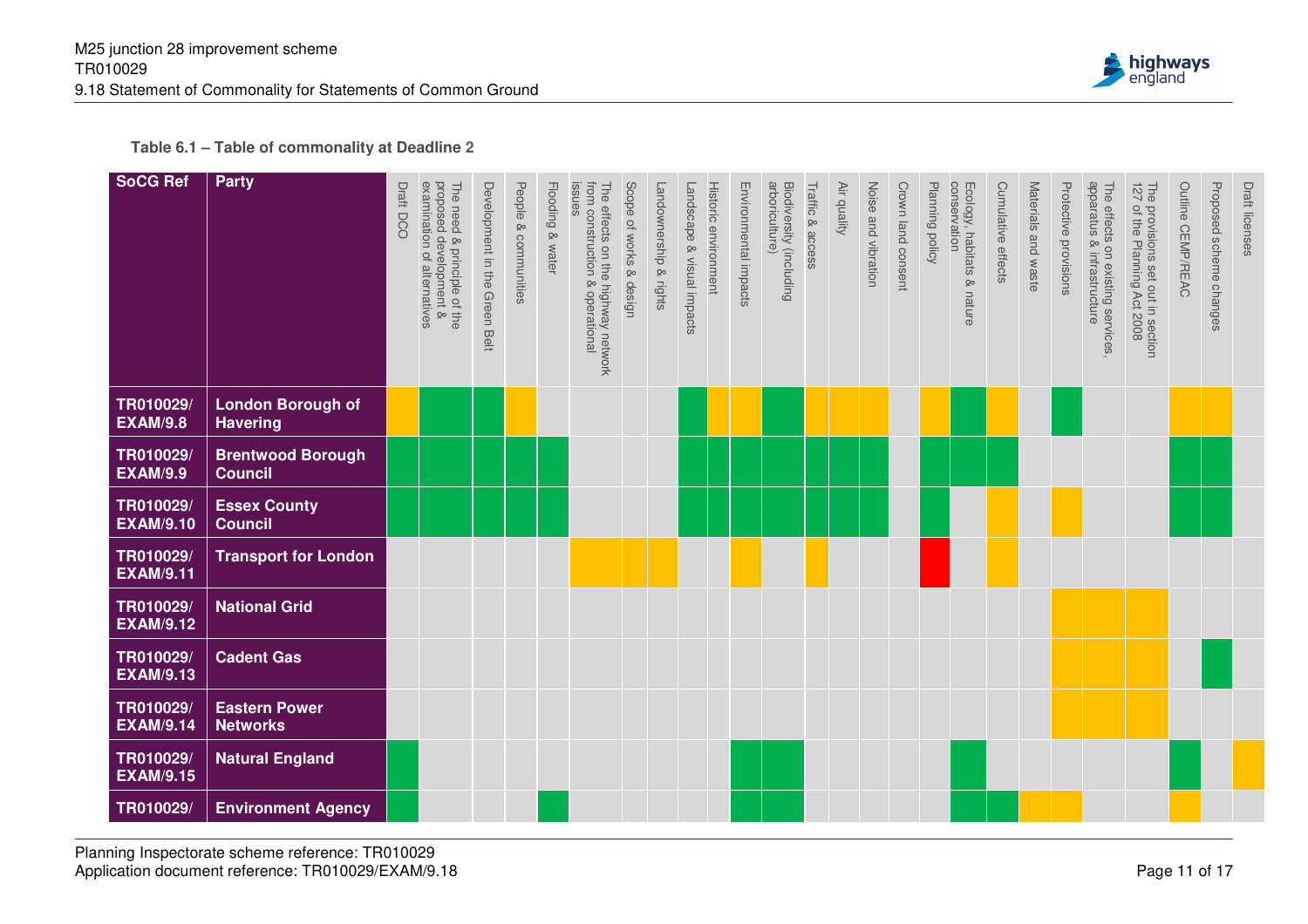

| <b>SoCG Ref</b>               | <b>Party</b>        | Draft<br><b>DCO</b> | pesodoud<br>examination<br>The<br>need<br>$\infty$<br>$\frac{\partial}{\partial \theta}$<br>principle of<br>velopment<br>$\overline{\mathcal{O}}$<br>alternatives<br>$rac{1}{8}$ | Development in the<br>Green I<br>Belt | People<br>ତ୍<br>communities | <b>Flooding</b><br>ହ<br>water | issues<br>from<br>The effects<br>construction<br>on<br>the<br>≫<br>highway<br>operational<br>network | Scope of works<br>$\infty$<br>aesign | Landownership<br>$\infty$<br>rights | <b>Historic</b><br>andscape<br>environment<br>$\infty$<br>visual impacts | Environmental impacts | arboriculture<br>Biodiversity<br>(including | Traffic<br>Q,<br>acces | Äίr<br>duality | Noise<br>and<br>vibration | Crown<br>land<br>consent | ᠊ᠣ<br>lanni<br>lui<br>Qui<br>policy | conserva<br>Ecology,<br>tion<br>habitats<br>ଚ୍ଚ<br>nature | Cumulative effects | Materials and waste | Protective<br>provisions | snauerade<br>The<br>effects<br>⊗<br>S<br>intrastruc<br>$\otimes$<br>Isting<br>ture<br>services | $\overline{\phantom{0}}$<br><b>P 27</b><br>of the<br>provisions<br>Planning<br>set out in<br>Act<br>8002<br>section | Outline CEMP/REAC | Proposed scheme changes | Draft licenses |
|-------------------------------|---------------------|---------------------|----------------------------------------------------------------------------------------------------------------------------------------------------------------------------------|---------------------------------------|-----------------------------|-------------------------------|------------------------------------------------------------------------------------------------------|--------------------------------------|-------------------------------------|--------------------------------------------------------------------------|-----------------------|---------------------------------------------|------------------------|----------------|---------------------------|--------------------------|-------------------------------------|-----------------------------------------------------------|--------------------|---------------------|--------------------------|------------------------------------------------------------------------------------------------|---------------------------------------------------------------------------------------------------------------------|-------------------|-------------------------|----------------|
| <b>APP/8.1</b>                |                     |                     |                                                                                                                                                                                  |                                       |                             |                               |                                                                                                      |                                      |                                     |                                                                          |                       |                                             |                        |                |                           |                          |                                     |                                                           |                    |                     |                          |                                                                                                |                                                                                                                     |                   |                         |                |
| TR010029/<br><b>EXAM/9.16</b> | <b>Network Rail</b> |                     |                                                                                                                                                                                  |                                       |                             |                               |                                                                                                      |                                      |                                     |                                                                          |                       |                                             |                        |                |                           |                          |                                     |                                                           |                    |                     |                          |                                                                                                |                                                                                                                     |                   |                         |                |
| TR010029/<br><b>EXAM/9.17</b> | <b>DEFRA</b>        |                     |                                                                                                                                                                                  |                                       |                             |                               |                                                                                                      |                                      |                                     |                                                                          |                       |                                             |                        |                |                           |                          |                                     |                                                           |                    |                     |                          |                                                                                                |                                                                                                                     |                   |                         |                |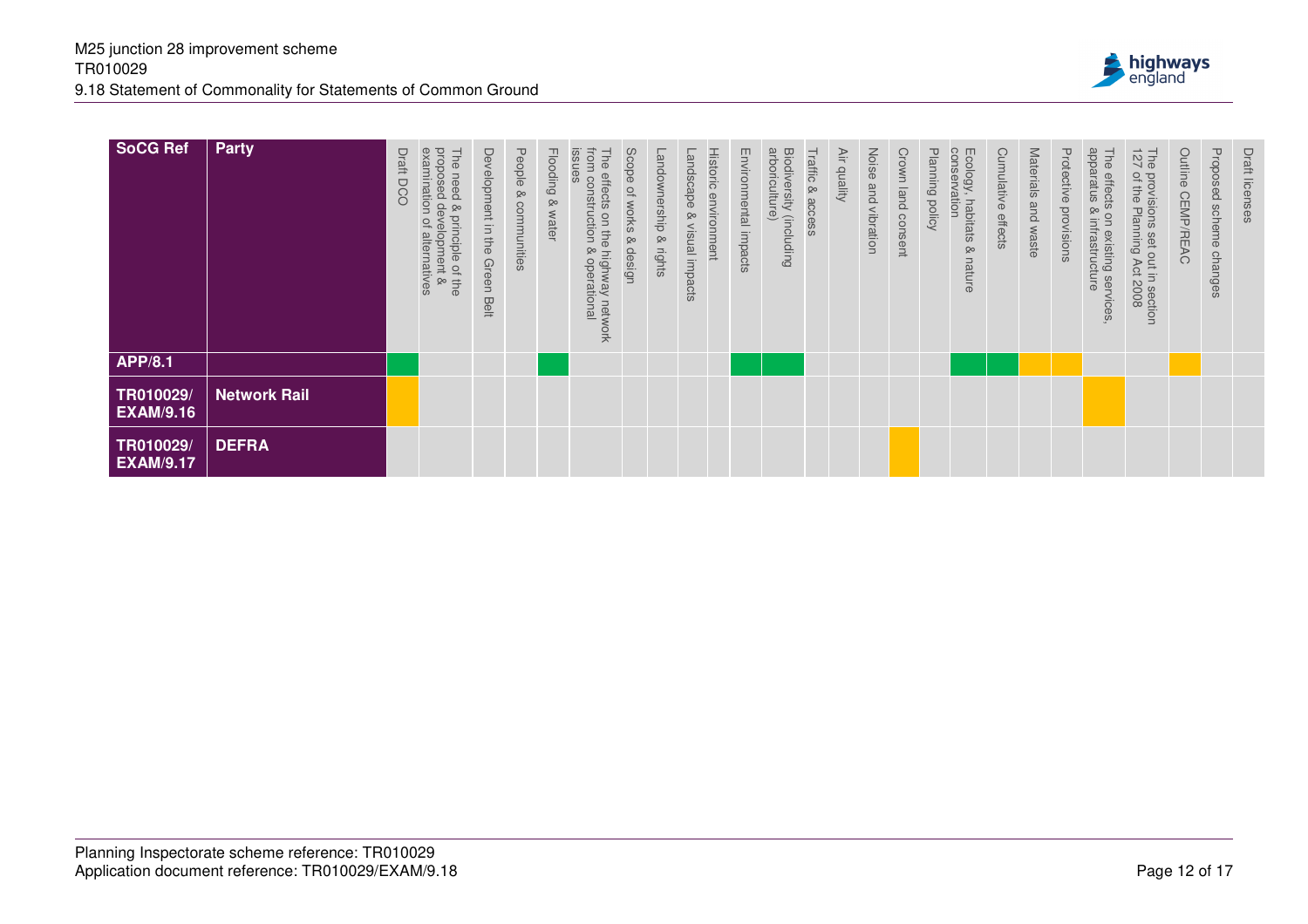

# **7. Position as at Deadline 2 (4 February 2021)**

7.1.1 This section provides a summary of the position between the Applicant and each interested party as at Deadline 2 (4 February 2021). The individual SoCGs should be referred to for further detail on specific matters.

### **7.2 London Borough of Havering**

- 7.2.1 The first draft of the SoCG between the Applicant and London Borough of Havering (LBH) was shared on via email on 22 December 2020. A discussion was held on 8 January 2021 with written comments received 12 January 2021. Good progress is being made with the SoCG, however, LBH has indicated that there are a number of areas which require further discussion before agreement can be reached.
- 7.2.2 The SoCG with the LBH also covers heritage and archaeological related issues. A letter to the ExA from Historic England dated 7 December 2020 notes that Historic England do not intend to enter into a SoCG with the Applicant, and that archaeological and heritage advice will be provided through the LBH.
- 7.2.3 Key areas for continued discussions include:
	- The wording of the requirements within the draft DCO
	- The methodology for the NMU assessment within the People and Communities Chapter
	- The proposed archaeological mitigation
	- The traffic modelling and assessment
	- The air quality assessment methodology
	- The noise assessment methodology
	- Associated planning policy compliance
	- The cumulative impacts of the Scheme
	- The proposed changes to the Scheme.

### **7.3 Brentwood Borough Council**

- 7.3.1 The first draft of the SoCG between the Applicant and Brentwood Borough Council was shared on 15 December 2020. Written comments were received on 6 January 2021 and the SoCG has subsequently been agreed.
- 7.3.2 As outlined at Deadline 1, there are no outstanding matters on this SoCG and both parties have agreed. The version of this SoCG submitted at Deadline 1 (REP1-005) is the final and agreed version of the SoCG.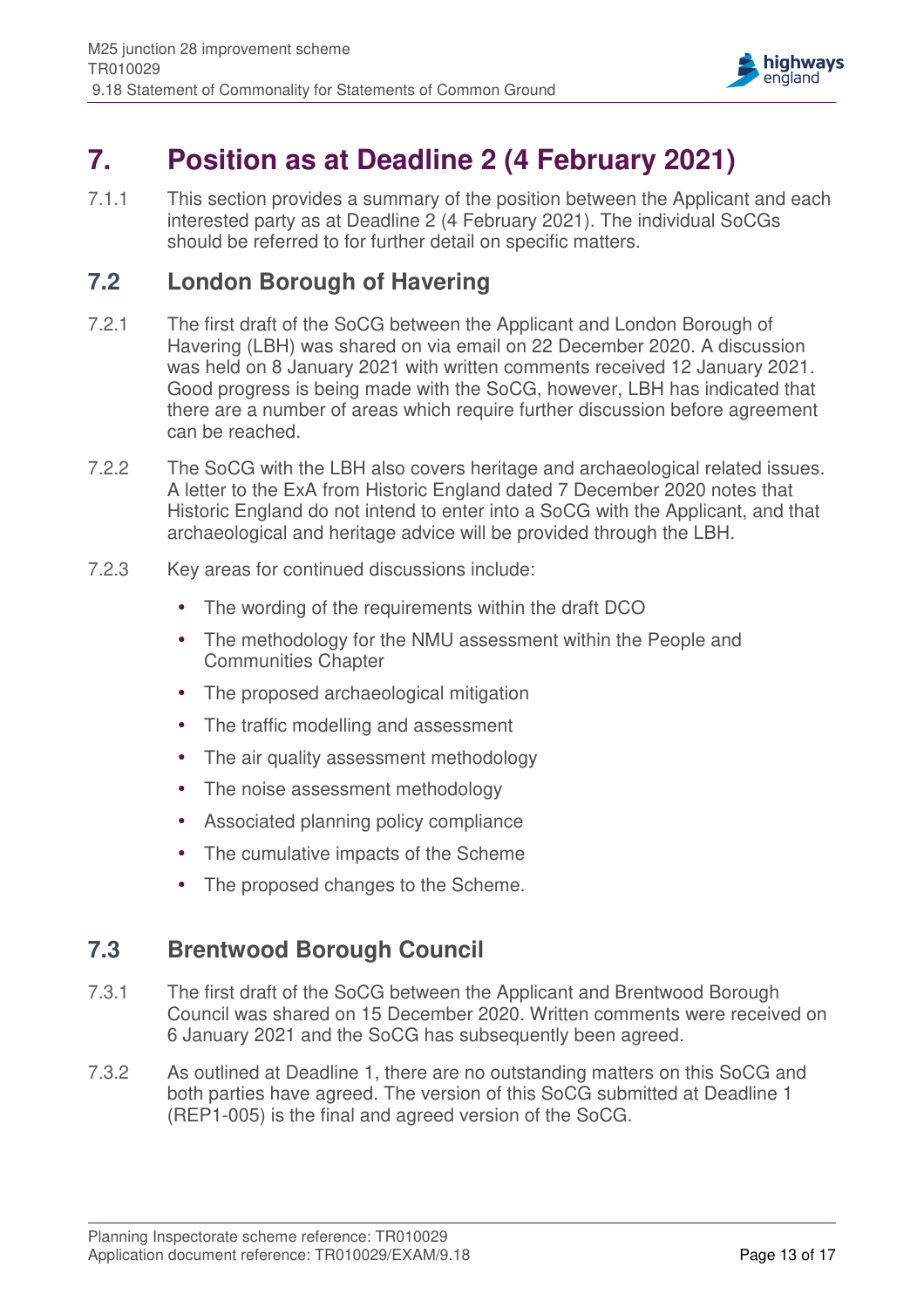

### **7.4 Essex County Council**

- 7.4.1 The first draft of the SoCG between the Applicant and Essex County Council (ECC) was shared on 18 December 2020. Further discussions were undertaken on 11 January 2021 and most of the points have been agreed.
- 7.4.2 The outstanding items to be agreed with ECC relate to:
	- the cumulative construction traffic impacts
	- the disapplication of protective provisions.
- 7.4.3 An updated SoCG between the Applicant and Essex County Council is submitted alongside this statement at Deadline 2.

#### **7.5 Transport for London**

- 7.5.1 The first draft of the SoCG between the Applicant and Transport for London (TfL) was shared on 22 December 2020. Further discussions were held on 11 January 2021 and written comments were received on 20 January 2021. These written comments are yet to be fully reviewed by the Applicant, and a further draft of the SoCG will be submitted at a future Deadline.
- 7.5.2 There are still some matters outstanding for discussion regarding:
	- The requirements of the draft DCO
	- The effects of the Scheme on the TfL road network
	- The route of the diversion of the high-pressure gas main
	- Land ownership details contained within the Book of Reference
	- Compliance with relevant planning policy
	- Scope of the traffic modelling
	- The wording of the protective provisions.

### **7.6 National Grid**

- 7.6.1 The first draft of the SoCG between the Applicant and National Grid was shared on 18 December 2020 and comments were received on 6 January 2021.
- 7.6.2 Good progress is being made; however further discussions are required to agree the following matters:
	- The wording of the protective provisions
	- The effect of the Scheme on existing apparatus and infrastructure.
- 7.6.3 An updated draft of the SoCG will be submitted to the examination at a future deadline.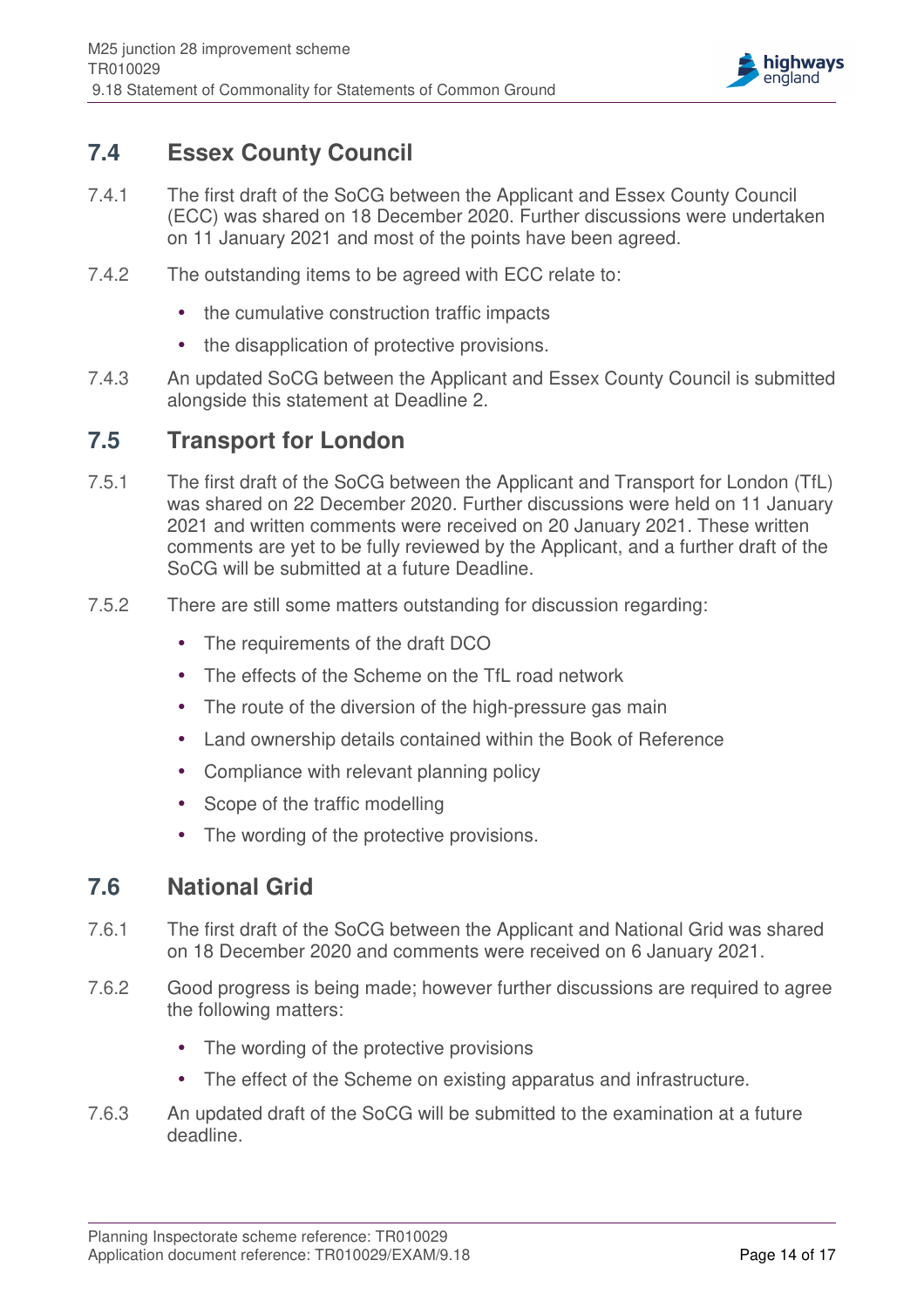

### **7.7 Cadent Gas**

- 7.7.1 The first draft of the SoCG between the Applicant and Cadent Gas was shared on 18 December 2020. Comments were received 7 January 2021. Further discussions are ongoing, particularly with regard to:
	- the wording of the protective provisions
	- the effect of the Scheme on existing apparatus and infrastructure.
- 7.7.2 An updated draft of the SoCG will be submitted to the examination at a future deadline.

### **7.8 Eastern Power Networks**

- 7.8.1 The first draft of the SoCG between the Applicant and Eastern Power Networks was shared on 18 December 2020. Further discussions were held on 15 January and progress is being made.
- 7.8.2 Further discussions are ongoing regarding:
	- the wording of the protective provisions
	- the effect of the Scheme on existing apparatus and infrastructure.
- 7.8.3 An updated draft of the SoCG will be submitted to the examination at a future deadline.

### **7.9 Natural England**

- 7.9.1 The first draft of the SoCG between the Applicant and Natural England was shared on 8 December 2020. Further discussions were held on 15 December and all matters in the SoCG have been agreed except for:
	- the draft licence for Great Crested Newts.
- 7.9.2 An updated draft of the SoCG will be submitted to the examination at a future deadline.

### **7.10 Environment Agency**

- 7.10.1 The first draft of the SoCG between the Applicant and the Environment Agency was submitted with the DCO application. Further discussions have since taken place and all matters in the SoCG have now been agreed except for:
	- the controlled wastes from recently deposited material in Grove Farm and the Brook Street landfill (as outlined in Section 3.3. of the SoCG).
- 7.10.2 An updated draft of the SoCG will be submitted to the examination at a future deadline.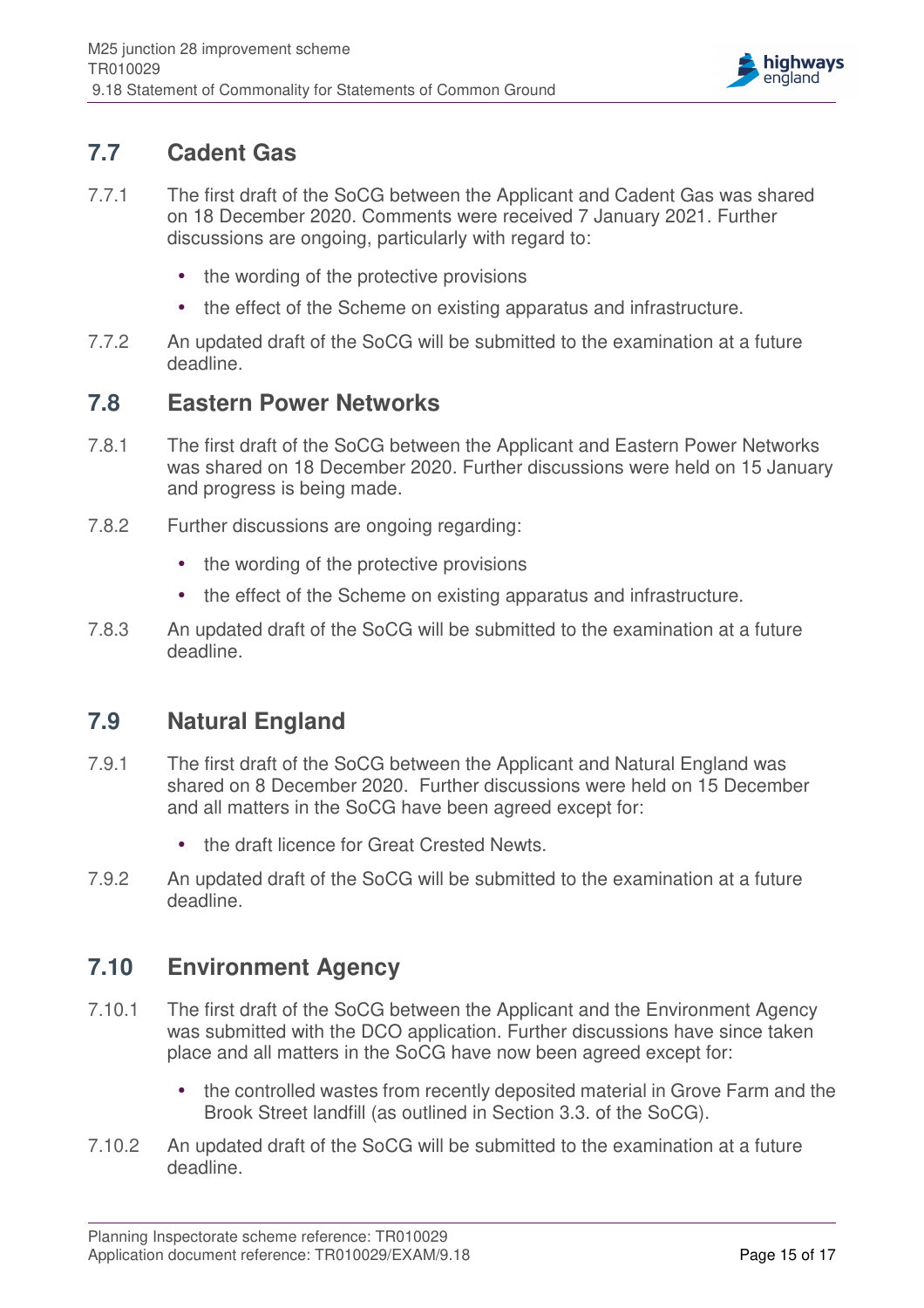

### **7.11 Network Rail**

7.11.1 The first draft of the SoCG between the Applicant and Network Rail was shared on 21 December 2020. A further meeting was held on 19 January 2021 with written comments yet to be received. As such, matters have been noted as under discussion until written comments are received and the Applicant is able to review and respond to them.

## **7.12 DEFRA**

7.12.1 The first draft of the SoCG between the Applicant and DEFRA was shared on 21 December 2020. No response to the draft SoCG has yet been received and hence matters have been noted as under discussion until discussions can be held.